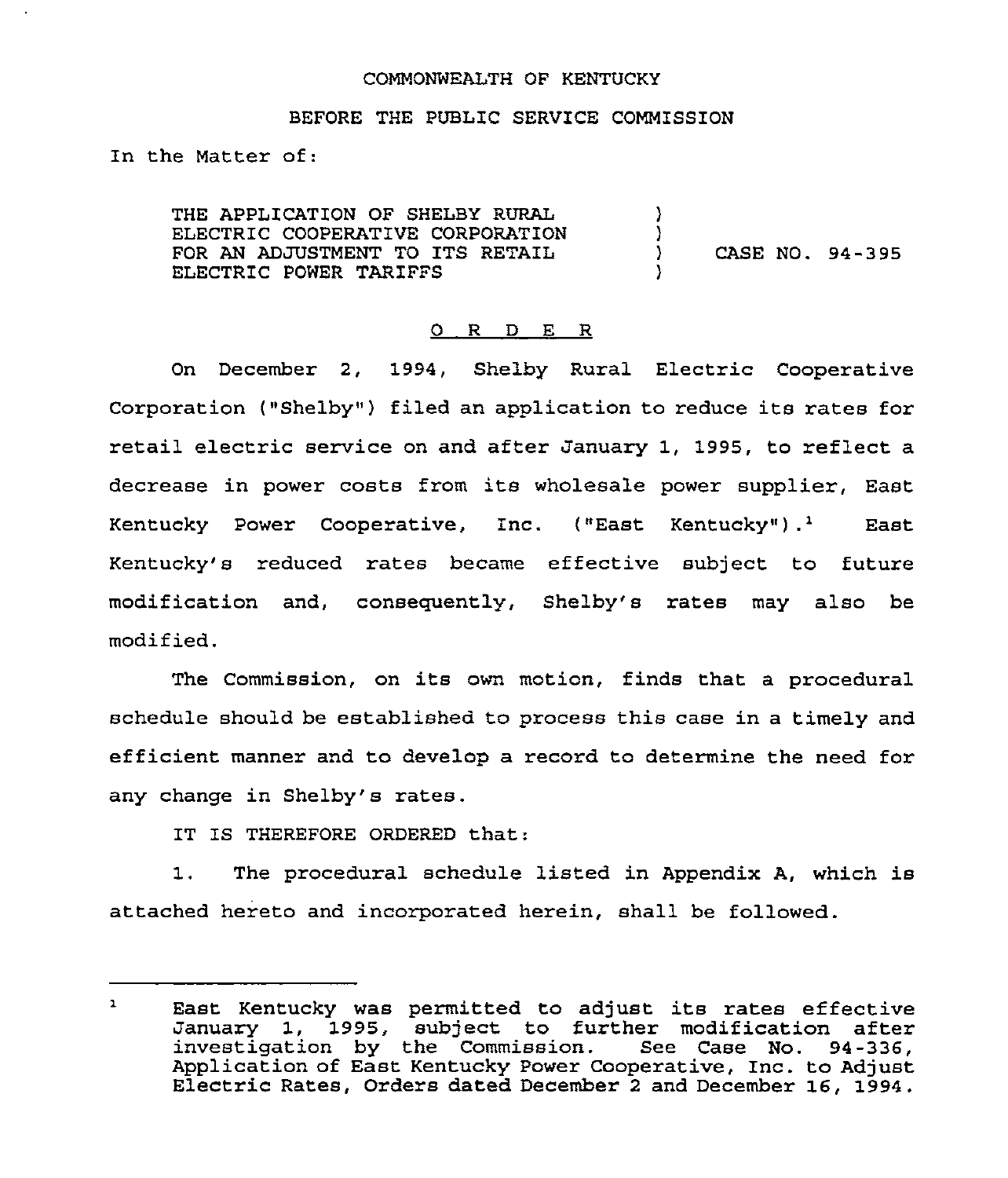2. All requests for information and responses thereto shall be appropriately indexed. All responses shall include the name of the person who will be responsible for responding to questions related to the information, with copies to all parties of record and 10 copies to the Commission.

3. Shelby shall give notice of the scheduled hearing in accordance with the provisions set out in 807 KAR 5:011, Section 8(5) . At the time the publication is requested, Shelby shall forward a duplicate of the notice and request to the Commission.

4. Motions for extensions of time with respect to the schedule herein shall be made in writing and will be granted only upon a showing of good cause.

5. Nothing contained herein shall prevent the Commission from entering further Orders in this matter.

Done at Frankfort, Kentucky, this 13th day of January, 1995.

PUBLIC SERVICE COMMISSION

 $C_{\text{e}}\left(1\right)$ 

ATTEST:

Executive